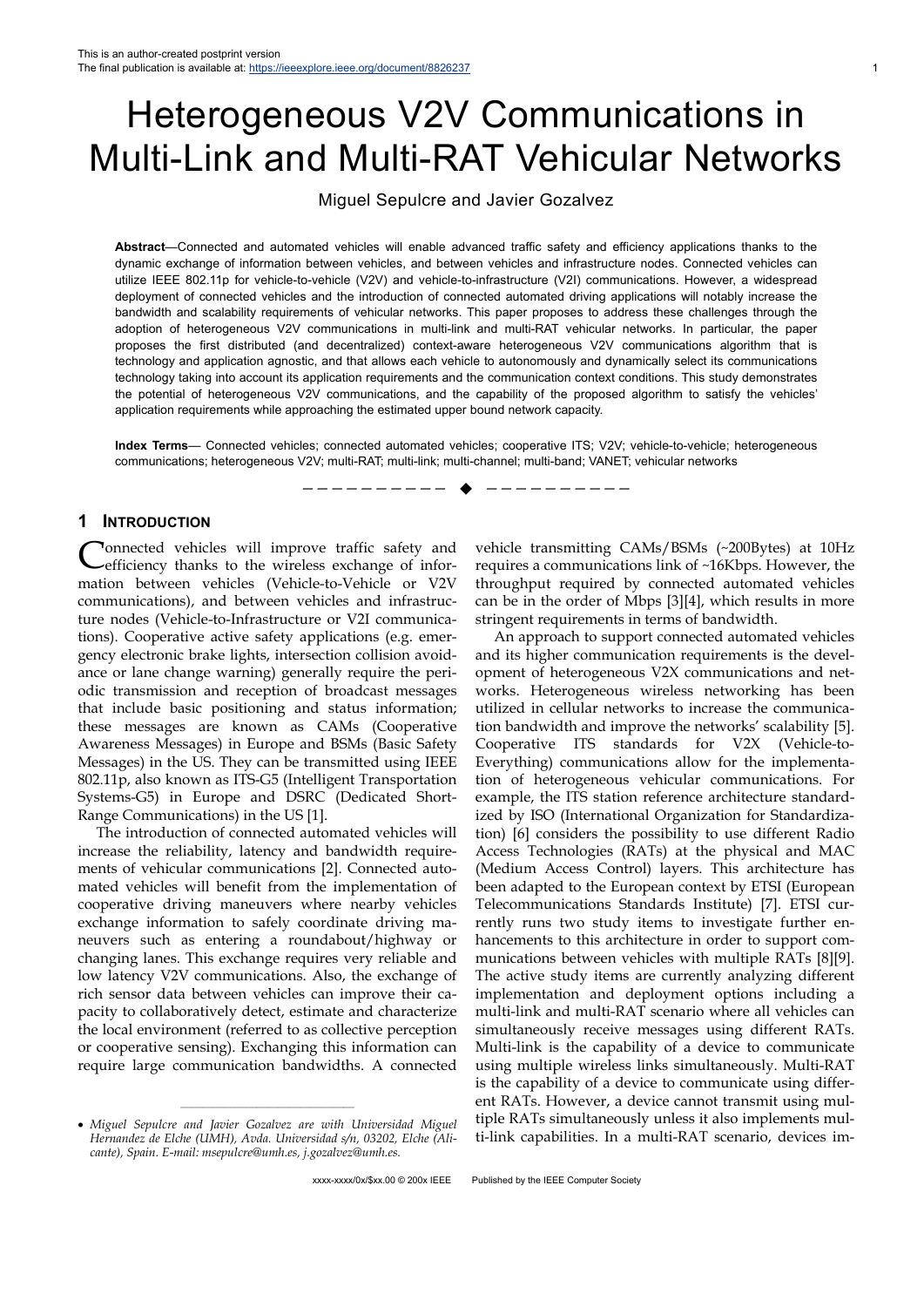plement multiple RATs, but they cannot use them at the same time. Devices must select at each point in time the RAT they would like to utilize to transmit data and receive data from other vehicles. In a multi-link and multi-RAT scenario, vehicles can dynamically select the RAT they use to transmit while using simultaneously the other RATs to receive information from other vehicles. 3GPP (3rd Generation Partnership Project) also considers the use of multiple RATs to support the 5G eV2X applications (including autonomous driving) [4]. 5G-PPP (5G Infrastructure Public Private Partnership) also highlights multi-link and multi-RAT connectivity as a promising approach to support future automotive use cases [2].

Standards have defined the main components needed for the implementation of heterogeneous V2X communications, but do not define specific heterogeneous V2X algorithms. To date, heterogeneous vehicular networking has been mainly applied to V2I communications (e.g. [10], [11]) since most current bandwidth-demanding applications are Internet-based and require the connection to the infrastructure. However, V2V communications will also be challenged (both in terms of reliability and bandwidth) under dense deployment scenarios, and with the introduction of connected automated vehicles that will have higher bandwidth demands. In this context, this paper proposes to exploit heterogeneous V2V communications to support connected and automated vehicles. To this aim, the paper presents CARHet (Context-AwaRe Heterogeneous V2V communications), the first decentralized heterogeneous V2V communications algorithm for multilink and multi-RAT vehicular networks that is technology and application agnostic. CARHet allows each vehicle to dynamically select its radio access technology taking into account its application requirements and the communication context conditions observed by other vehicles (e.g. the channel load level they have measured for each RAT). The conducted evaluation demonstrates the potential of heterogeneous V2V communications, and the capacity of the proposed algorithm to satisfy the application requirements while approaching the estimated upper bound of the vehicular network capacity with a low computational cost and communications overhead.

#### **2 STATE OF THE ART**

Heterogeneous networking has been largely investigated in the context of cellular systems. In cellular systems, the core network selects the most suitable RAT for each device. The selection usually takes into account context information available at the core network and obtained from the devices. Several studies have demonstrated the significant gains that heterogeneous networking can provide, e.g. higher bit rates or network capacity [12].

Several studies have highlighted the benefits of applying heterogeneous networking to V2I communications [13], and first algorithms to select the most adequate V2I communications technology at each point in time have been proposed in the literature. For example, [10] proposes a method to select the communications technology (WiFi or LTE in their study) that maximizes the QoE

(Quality of Experience) during a vehicle's route. The method takes into account the service type, the vehicle's route, and the traffic dynamics over the backhaul links of each technology. The selection algorithm proposed in [11] takes into account user preferences, and selects the technology that better fulfils the application requirements. The algorithm exploits location and navigation information to minimize the number of handovers between technologies during the vehicle's route. The algorithm presented in [14] focuses on the interworking of cellular and WiFi networks. The study concludes that it is possible to minimize the transmission time if vehicles switch from cellular to WiFi when approaching WiFi access points, but only when vehicles move at low speeds. The authors presented in [15] a network-assisted heterogeneous V2I algorithm designed to improve both the individual and system performance. The selection process takes into account context information such as the position of base stations, the vehicle's route and the travel time.

Some similarities exist between heterogeneous networking and Dynamic Spectrum Access (DSA), although they differ on the problem addressed and their objectives. DSA considers that primary and secondary users can share a given spectrum band [16]. In particular, secondary users are allowed to use the band if primary users are not using it. To this aim, secondary users utilize cognitive radios and must sense the spectrum band in order to detect the potential presence of primary users. However, the radios implement a single RAT and the objective is to efficiently and reliably find transmission opportunities in a spectrum band that is primarily assigned to other users. DSA has been applied to vehicular networks e.g. using the TV white space band [17] or exploiting historical spectrum sensing data [18]. In heterogeneous networking, all users are considered primary users and they are all equipped with multiple RATs that are assigned specific channels and spectrum bands. In this case, the objective is for each user to select the most adequate RAT based on its application requirements and context conditions.

Limited work has been done to date to apply heterogeneous networking to V2V communications. This is partly due to the fact that IEEE 802.11p has generally been considered as the de-facto technology for V2V communications. However, the limitations of IEEE 802.11p and the emergence of other device-to-device technologies (e.g. LTE-V [19], WiFi-Direct [20] or even Visible Light Communications [21]) paves the way for applying heterogeneous networking to V2V communications in order to improve the reliability, bandwidth and scalability of vehicular networks. It is important noting that the algorithms and conclusions derived from heterogeneous V2I studies cannot be directly applied to heterogeneous V2V communications. This is the case because the communication requirements are different, and also because many of the assumptions made for V2I scenarios are not valid, e.g. the static position of the target communicating nodes.

First studies considering the use of different RATs for V2V communications have proposed the use of cellular technologies as a backup when IEEE 802.11p-based V2V multi-hop connections cannot be established [22]. For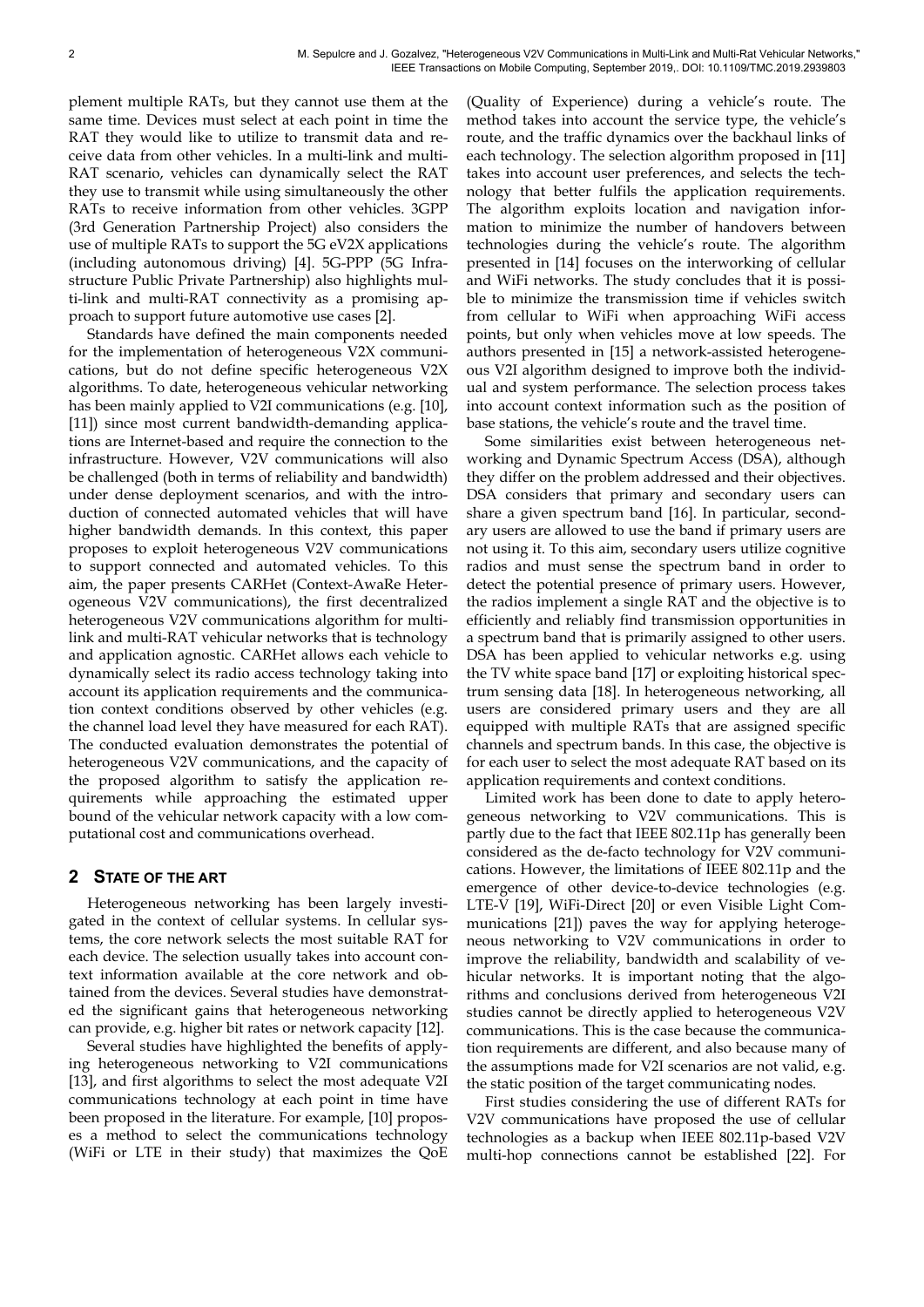example, [23] suggests using cellular D2D (Device-to-Device) communications as a failover recovery solution in multi-hop V2V connections. Conventional infrastructurebased cellular communications have also been proposed to improve the V2V connectivity in the case of low IEEE 802.11p penetration rates. For example, [24] proposes an application layer handoff that simultaneously transmits event-driven messages through IEEE 802.11p (V2V) and LTE (V2I-I2V) in order to disseminate safety-critical collision warning messages to nearby vehicles. Similarly, [25] proposes a hybrid architecture for safety message dissemination that organizes the IEEE 802.11p network in clusters using V2V communications. Cluster heads operate using dual radio interfaces in order to connect the IEEE 802.11p sub-networks to the LTE network. [26] is one of the first studies that has proposed using different V2V communication technologies for connected automated vehicular applications, in particular to manage platoons. The study proposes that only platoon leaders should use IEEE 802.11p while the following vehicles in a platoon should communicate using Visible Light Communications. The objective is to improve the reliability and scalability of the network by reducing the use of IEEE 802.11p.

Existing studies have provided first insights into the potential of applying heterogeneous networking concepts to V2V communications. These studies have proposed policies to decide when each communication technology should be utilized. This paper complements the existing state of the art by presenting what is, to the authors' knowledge, the first heterogeneous V2V communications algorithm for multi-link and multi-RAT vehicular networks that is technology and application agnostic. The proposed algorithm allows each vehicle to autonomously and dynamically select its V2V communications technology (with a low computational cost and overhead) based on its application requirements and the communication context conditions observed by its 1-hop neighboring vehicles. The use of multiple RATs in multi-link scenarios allows exploiting the different characteristics of each RAT and their complementarities (e.g. the use of different bandwidth and spectrum bands, medium access control and physical layer schemes, etc.). This is not possible in multi-link scenarios where vehicles have multiple wireless links, but only implement a single RAT.

# **3 HETEROGENEOUS V2V COMMUNICATIONS: FRAMEWORK AND MOTIVATION**

This study proposes the use of heterogeneous V2V communications in order to help address the bandwidth demands of future connected automated vehicles, and support the implementation of cooperative perception and driving applications. To this aim, we propose a distributed heterogeneous V2V communications algorithm that allows each vehicle to dynamically select the RAT that is more suitable at each point in time. This study considers a multi-link and multi-RAT vehicular scenario where all vehicles are equipped with different RATs operating in different bands<sup>1</sup>. In line with 5G-PPP [2], 3GPP [4] and ETSI [9], we consider that vehicles are able to simultaneously use different RATs for data transmission and/or reception. A vehicle can then transmit data using one RAT and simultaneously receive information through all available RATs as shown in Fig. 1.

This section illustrates the potential of heterogeneous V2V communications to increase the network capacity. To this aim, the section assumes that all vehicles have the same bandwidth demand, and compares the upper-bound of the traffic density that could be supported when using a single RAT per vehicle, and when implementing heterogeneous V2V communications at each vehicle. The maximum traffic density can be estimated as a function of the channel load. The channel load is typically measured using the CBR (Channel Busy Ratio) metric, which represents the percentage of time that the channel is sensed as busy. The CBR experienced at a given position *x* when using a radio access technology *r* can be estimated as the summation of the load contribution of all the vehicles in the scenario that also transmit using technology *r*:

$$
CBR_r(x) = \sum_{i=1}^{N_r} n_i \cdot t_i \cdot PSR_r(|x_i - x|)
$$
 (1)

where  $x_i$  represents the position of vehicle  $i, n_i$  the number of packets vehicle *i* transmits per second, *ti* the time duration of each transmitted packet and  $N_r$  is the number of vehicles transmitting using technology *r*. PSR (Packet Sensing Ratio) is a distance-dependent function that represents the probability that a packet is sensed at a given distance to the transmitter. The PSR function depends on different factors such as the transmission power, the radio propagation conditions and the carrier sense threshold. Without loss of generality, if we consider that all vehicles are uniformly distributed (with an inter-vehicle distance of *d*), and they all transmit the same number of packets per second  $(n_{pkt} = n_i)$  with the same duration  $(t_{\text{rkt}} = t_i)$ , equation (1) can be transformed for  $x=0$  into:

$$
CBR_r = n_{\scriptscriptstyle{pkt}} \cdot t_{\scriptscriptstyle{pkt}} \cdot \beta \cdot \sum_{i=1}^{N_r} PSR_r(|i|)
$$
 (2)

where *β*=1/*d* represents the vehicle density and is expressed in vehicles per meter if the distance between vehicles (*d*) is expressed in meters. The same results would be obtained for other values of *x*. If we consider that the maximum CBR that can be experienced with a given radio access technology *r* is *CBR*<sup>*max*</sup>, then the maximum traffic density that could be supported by this technology is:



Fig. 1. Architecture and concept illustration of heterogeneous V2V communications. DSRC is used for data transmission and reception, while all other RATs are used for receiving data only.

1 Each RAT utilizes a single and pre-defined channel.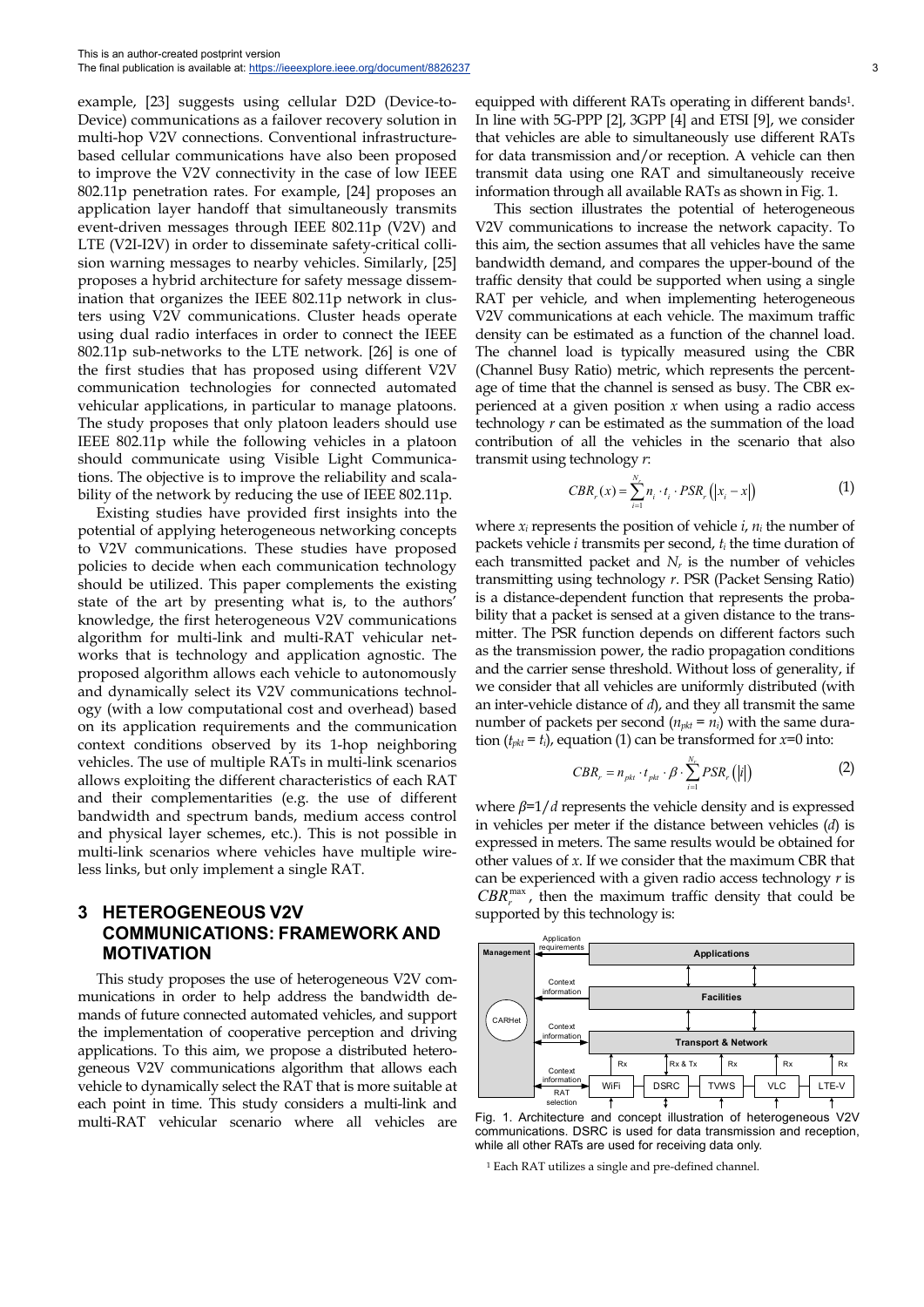$$
\beta_r^{\max} = \frac{CBR_r^{\max}}{n_{pkt} \cdot t_{pkt} \cdot \sum_{i=1}^{N_r} PSR_r(|i|)}
$$

The maximum traffic density that can be supported increases with the number of RATs available at each vehicle to transmit data. Let's consider that each vehicle has *N<sub>RAT</sub>* radio access technologies. If data transmissions are adequately distributed over the different RATs, the maximum traffic density that can be supported when implementing heterogeneous V2V communications can be approximated by:

$$
\beta^{\max} = \sum_{r=1}^{N_{RIT}} \beta_r^{\max} \tag{4}
$$

Without loss of generality, this work considers that each vehicle is equipped with 5 RATs: DSRC (IEEE 802.11p) operating at 5.9GHz, DSRC (IEEE 802.11p) operating at 700MHz, WiFi operating at 5.6GHz, WiFi operating at 2.4GHz, and an OFDM-like technology operating in the TVWS (TV White Space) band at 460MHz. Table I reports the main communication parameters for each RAT. These parameters are fixed in this study since our objective is not to optimize the operation of each RAT, but instead illustrate the potential of heterogeneous V2V communications. The minimum signal level needed to correctly receive a packet (i.e. the reception threshold) has been set 3dB higher than the noise power for all RATs. The transmission power levels have been configured to the maximum values for each RAT. The propagation conditions are modeled using the Winner+ B1 propagation model recommended by the EU project METIS (Mobile and wireless communications Enablers for the Twenty-twenty Information Society) for D2D/V2V [27]. This model is valid for the frequency range 0.45-6GHz. Winner+ B1 includes a log-distance pathloss model for the average propagation loss as a function of the distance between transmitter and receiver. A log-normal random variable is used to model the shadowing effect caused by surrounding obstacles. The model differentiates between LOS (Line-of-Sight) and Non-LOS conditions. Using the Winner+ B1 model and the parameters in Table I, we have derived the PSR curves for each RAT that are needed to estimate the maximum traffic density supported by heterogeneous V2V communications. The PSR curves are shown in Fig. 2.

 Fig. 3 compares the maximum traffic density (*βmax*) that could be supported with heterogeneous V2V communications and with each one of the 5 available RATs when utilized individually. Fig. 3 has been obtained using eq. (4) and Fig. 2, and setting the maximum CBR for all RATs to 0.6 [28]. Fig. 3a depicts the results considering the same MCS (Modulation and Coding Scheme) - QPSK ½ - for all RATs. This MCS corresponds to a data rate of 6Mbps for IEEE 802.11p at 5.9GHz, which is the default MCS proposed by the ETSI standards. Fig. 3b plots the results using the highest MCS for each RAT (i.e. the data rates shown in Table I); increasing the data rate augments the maximum traffic density. Independently of the MCS utilized, Fig. 3 clearly illustrates the capacity gains that can be obtained with heterogeneous V2V communications. In all the scenarios considered, using heterogeneous V2V communications could increase the capacity by approximately 8x compared to when using only IEEE

| (3)         | TABLE I. COMMUNICATION PARAMETERS |                          |                                  |                         |                |             |
|-------------|-----------------------------------|--------------------------|----------------------------------|-------------------------|----------------|-------------|
|             | Parameter                         | <b>DSRC</b><br>$0.7$ GHz | <b>DSRC</b><br>$5.9\mathrm{GHz}$ | WiFi<br>$2.4\text{GHz}$ | WiFi<br>5.6GHz | <b>TVWS</b> |
| in-         | Carrier freq.<br>[GHz]            | 0.7                      | 5.9                              | 2.4                     | 5.6            | 0.46        |
| e to        | Bandwidth [MHz]                   | 10                       | 10                               | 20                      | 20             | 6           |
| dio         | Tx. power [dBm]                   | 10                       | 23                               | 20                      | 17             | 20          |
|             | Noise [dBm]                       | -97                      | -97                              | -94                     | $-94$          | $-99$       |
| ely<br>ffic | Rx. Threshold<br>[dBm]            | $-94$                    | $-94$                            | -91                     | -91            | $-96$       |
| ro-         | Data rate [Mbps]                  | 18                       | 27                               | 54                      | 54             | 7.2         |





802.11p at 5.9GHz. For example, in a scenario with all vehicles transmitting 0.5Mbps and using the highest MCS, IEEE 802.11p at 5.9GHz (DSRC59) could support only 35 vehicles/km. This number can increase to up to 280 vehicles/km when using heterogeneous V2V communications. It is also interesting to note that the same gain is achieved when considering connected vehicles transmitting CAMs/BSMs (i.e. around 200Bytes at 10Hz or 16Kbps). In this case, the estimated maximum traffic density supported by DSRC59 would be 265 vehicles/km (with QPSK ½). This value could increase to more than 2200 vehicles/km with heterogeneous V2V communications. These results illustrate the capacity gains that can be achieved with heterogeneous V2V communications. Achieving such gains requires the design of an heterogeneous V2V communications algorithm that distributes the transmissions over the different RATs. This is the objective of CARHet that is presented in the next section.

#### **4 HETEROGENEOUS V2V PROPOSAL**

An heterogeneous V2V communications algorithm should be able to dynamically select for each vehicle the most adequate RAT in order to satisfy its application requirements and maximize the network capacity. Finding the optimum solution to this selection problem can be a chal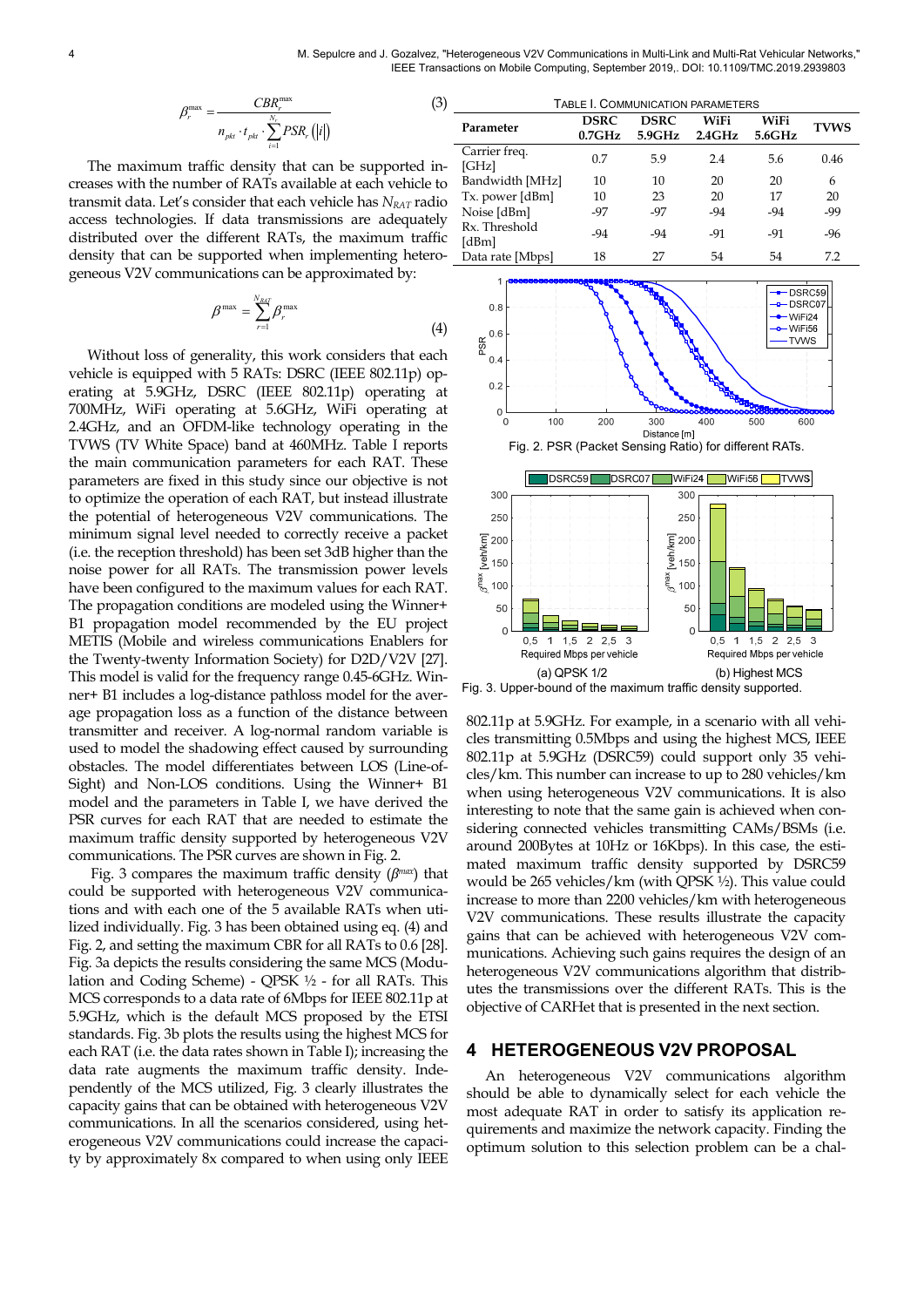This is an author-created postprint version The final publication is available at: https://ieeexplore.ieee.org/document/8826237

lenging task given the large number of possible solutions and the strict latency requirements that generally characterize V2V applications. A scenario with *v* vehicles and *i* RATs per vehicle has *i <sup>v</sup>* possible solutions. Even when considering a medium to low density of vehicles (e.g. *v*=20), the number of possible solutions (~3·109) is quite significant with only *i*=3 possible RATs. The proposed heterogeneous V2V communications algorithm (CARHet) reduces this computational cost by taking decisions locally at each vehicle. Each vehicle seeks its local optimal solution taking into account the decisions previously taken by its neighbor vehicles, and the impact that its decision could have on its neighbor vehicles. In particular, each vehicle dynamically selects for its transmissions the RAT that satisfies its application requirements with the minimum cost. The application generates *R* bps that are transmitted in 1-hop broadcast packets. The application requires that at least *P*% of the transmitted packets are correctly received at distance *D* (i.e. it requires a throughput higher or equal than *P*·*R* at distances lower or equal than *D*). These requirements have been set following the 3GPP guidelines in [3] that specify target minimum reception reliability levels (or PDR, Packet Delivery Ratio) at the established distance. The cost is here measured as the channel load, but other metrics could also be valid. Vehicles implementing CARHet take into account the communications context of neighbor vehicles to select their RAT. To this aim, vehicles periodically share information about the status of their RATs. When a vehicle needs to select a RAT, it estimates the performance it could achieve with every available RAT, the cost (or channel load) it will experience if selecting such RAT, and also the cost that selecting such RAT could generate on neighbor vehicles. Fig. 4 depicts the flow chart of CARHet that could be implemented in the transversal management layer defined in the ITS station reference architecture (Fig. 1). Its main modules are next detailed.

*Context acquisition and Context sharing (Modules I and II)*. With CARHet, vehicles periodically measure and exchange the channel load they sense on all available RATs. More specifically, vehicles estimate the channel load using the CBR and exchange it every  $T_{meas}$  using timer  $t_m$  in Fig. 4. This information is broadcasted in a CIS (Context Information Sharing) packet using the RAT selected for data transmission. The CIS packet also includes the position of the transmitting vehicle, and the position and channel load measurements of its 1-hop neighbors. The information of the 1 hop neighbors is re-broadcasted so that each vehicle takes into account the context of its 2-hop neighbors when selecting its RAT. This is done because the transmissions of a given vehicle can interfere up to 2 hops [30]. Using received CIS packets, each vehicle creates its own context table that includes the position and channel load measured by its 1 hop and 2-hop neighbors. Table II shows an example of a context table built by a given vehicle A in a scenario with 4 vehicles (A, B, C and D) and 3 RATs ( $RAT_1$ ,  $RAT_2$ ,  $RAT_3$ ). This example assumes that vehicles B and C are 1-hop neighbors of A, and D is a 2-hop neighbor. Vehicle A receives the information of D through vehicle C. To maintain the table updated, every time a vehicle receives a CIS packet, it updates the *RT* (Reception Time) and the *UT* (Update Time) parameters in the table. *RT* represents the time when



the last packet was received from a given vehicle, and *UT* the last time the information was updated for each 1-hop and 2-hop neighbor. *RT* is equal to *UT* for 1-hop neighbors, but it is not available for 2-hop neighbors since their context information is received through other vehicles. In Table II, *X* and *Y* represent the latitude and longitude of the vehicles. A vehicle is deleted from the table if its information is not updated (directly or indirectly) during the last  $T_{neich}$ . The information that vehicle A would transmit in its CIS packets is highlighted in grey color in Table II. It includes its own information and information about its 1-hop neighbors (i.e. vehicles B and C in the example). Vehicle A receives the information about its 1-hop neighbors through their CIS packets. It retransmits this information in its CIS packets so that other vehicles can take it into account when selecting their RATs. Modules I and II describe the context acquisition and sharing processes of CARHet.

|--|

| Vehicle     | RT.                      | UТ    | Position<br>$RAT_1$ | <b>CBR</b> |                  |                  |
|-------------|--------------------------|-------|---------------------|------------|------------------|------------------|
|             |                          |       |                     |            | RAT <sub>2</sub> | RAT <sub>3</sub> |
| A           | -                        | 5.12s | $X_A, Y_A$          | 32%        | 5%               | 6%               |
| $B(1-hop)$  | 5.36s                    | 5.36s | $X_B$ , $Y_B$       | 20%        | 56%              | 36%              |
| $C(1-hop)$  | 5.27s                    | 5.27s | $X_c, Y_c$          | 37%        | 45%              | 35%              |
| $D(2-hops)$ | $\overline{\phantom{a}}$ | 5.27s | $X_D, Y_D$          | 44%        | 25%              | 24%              |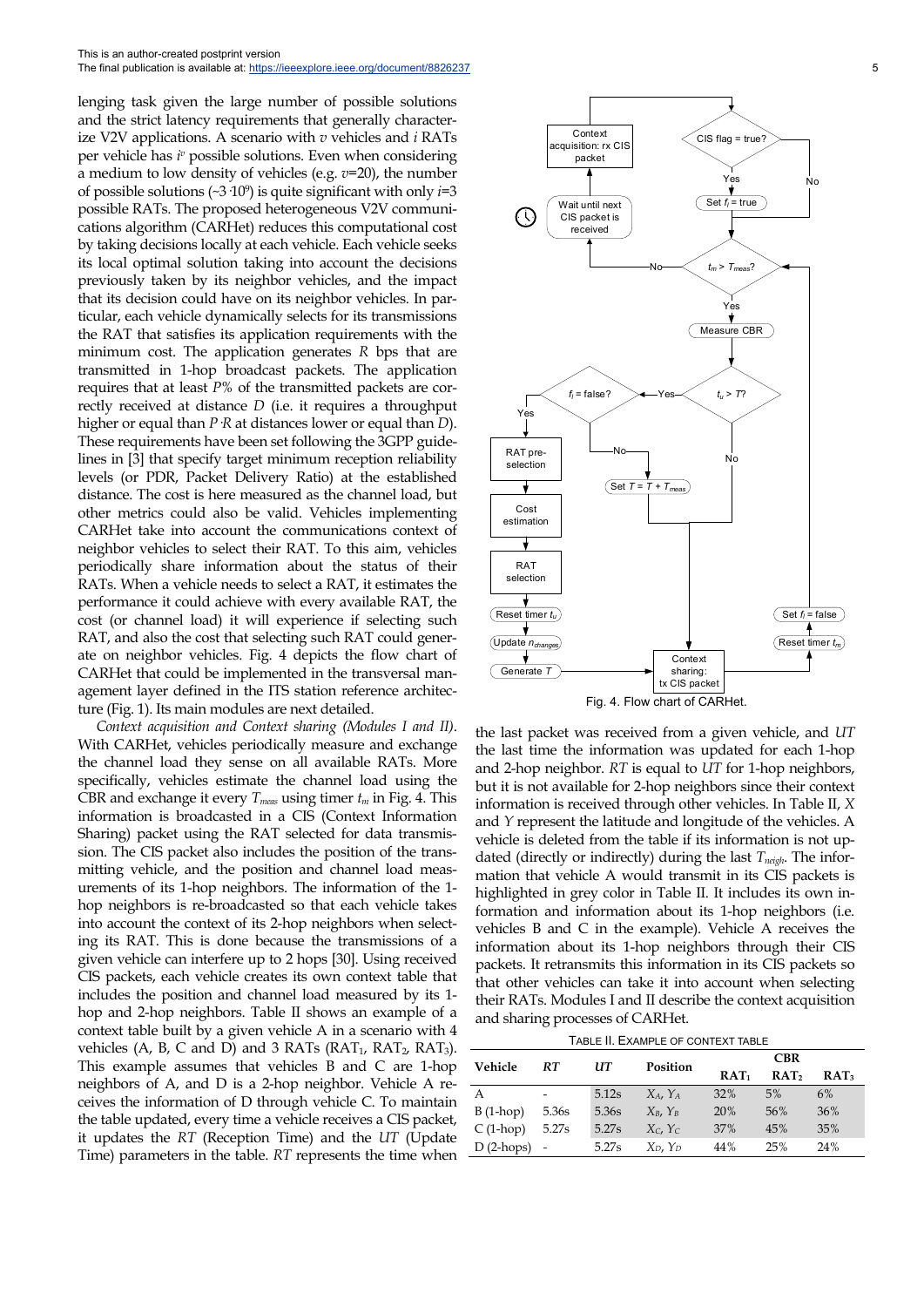It is important noting that the context acquisition and context sharing modules have been designed so that accurate and updated 2-hop information can be maintained. This is achieved by configuring all vehicles to periodically report: their position, the CBR they measure per RAT, and the position and CBR measurements per RAT of their 1-hop neighbors. This ensures that vehicles always have the necessary information to select the most adequate RAT. In fact, multiple vehicles in the same area will experience and report similar CBR levels. A vehicle implementing CARHet would hence require receiving the information from just one of these vehicles. In addition, multiple vehicles receive (and retransmit) the CBR experienced by a given vehicle. This ensures the necessary redundancy needed by CARHet.

|  | MODULE I. CONTEXT ACQUISITION |  |
|--|-------------------------------|--|
|  |                               |  |

Input: CIS packet received from a 1-hop vehicle neighbor Output: updated context table

Execution: when a CIS packet is received

- 1. **For** each vehicle *i* whose data is included in the packet **do**
- 2. **If** *UTi* received in the CIS>*UTi* in the context table **then**
- 3. Update  $UT_i$  in the table
- 4. Update position of vehicle *i* in the table
- 5. **For** each RAT *j* with  $1 \le j \le N_{RAT}$  do
- 6. Update in the table the load in RAT *j* for vehicle *i*
- 7. **End For**
- 8. **End if**
- 9. **End For**

MODULE II. CONTEXT SHARING Input: context table Output: CIS packet Execution: every *Tmeas*.

- 1. **For** each 1-hop neighbor *i* in the table & own vehicle **do**
- 2. Add *UT* of vehicle *i* to the CIS packet
- 3. Add position of vehicle *i* to the CIS packet
- 4. **For** each RAT *j* with  $1 \le j \le N_{RAT}$  do
- 5. Add load in RAT *j* by vehicle *i* to the CIS packet
- 6. **End For**
- 7. **End For**

*RAT pre-selection (Module III).* This process is in charge of identifying and pre-selecting the available RATs that can satisfy the application requirements whenever CARHet is executed. In this study, the application requires that at least *P*=90% of the transmitted packets are correctly received at distance *D*. A RAT is hence considered to satisfy the application requirements if the PDR is higher or equal than 0.9 at the distance *D*. This reliability level has been selected following the 3GPP guidelines in [3] where reliability levels (between 85% and 95%) are identified for different scenarios. 90% is considered for the sensor and state map sharing application in [4]. This application enables sharing of raw or processed sensor data to build collective situational awareness. The PDR is influenced by the channel load and interference. We have hence derived PDR curves for each RAT for different CBR levels2. Fig. 5 represents a PDR example for DSRC at 5.9GHz and CBR levels varying between 0 and 0.9. Similar curves have been derived for all the implemented RATs. The RAT pre-selection process works as follows. If a vehicle has to select a RAT, it will measure the CBR experienced in all available RATs. For each RAT and experienced CBR level, the vehicle derives the PDR at distance *D*. CAR-Het then pre-selects those RATs that are capable to satisfy a PDR equal or higher than 0.9 at distance *D*.



Fig. 5. PDR (Packet Delivery Ratio) for DSRC at 5.9GHz for average CBR levels varying between 0 and 0.9 in steps of 0.1.

MODULE III. RAT PRE-SELECTION Inputs: *D*, *R* and PDR curves for the current CBR Output: each RAT is pre-selected or not as candidate RAT Execution: every *Tupdate*

1. **For** each RAT *j* with  $1 \le j \le N_{RAT}$  do

- 2. **If** *PDRj*(*D*)>0.9 **then**
- 3. Pre-select RAT *j* as candidate RAT

4. **End If**

5. **End For**

*Cost estimation (Module IV)*. CARHet computes then the cost associated to the use of each pre-selected RAT that is able to satisfy the application requirements. In this study, the cost is measured as the CBR that a RAT would experience if it is selected by the vehicle that is executing CARHet. The cost of using a given RAT *j* is equal to the maximum CBR that would be experienced by its 1-hop and 2-hop neighbors. This cost is represented by  $c_j = \max\{L_{ij}\}$  with  $L_{ij}$  representing the CBR that would be experienced by neighbor *i* if RAT *j* is selected. To compute the cost, the vehicle needs to estimate *Lij* for each one of its 1-hop and 2-hop neighbors and all RATs as specified in Module IV. *Lij* can be computed as: Eq. 3. PDR (Packet Delivery Pation of Distance *m*<sup>1</sup><br>
o 50 100 150 100 1616<br>
CBR levels varying between 0 and<br>
MODULE III. RAT PRE-SELECTION<br>
Inputs: *D*, *R* and PDR curves for the<br>
Output: each RAT *is* pre-selected or

$$
L_{ij} = LE_{ij} + LG_{ij}
$$
\n<sup>(5)</sup>

where *LEij* is the CBR experienced by neighbor *i* with RAT *j*, and *LGij* is the additional CBR the vehicle executing CARHet would generate to neighbor *i* if RAT *j* is selected. *LEij* is measured by neighbor *i* and is included in its CIS packets; the information is hence stored in the context table (Table II). *LGij* can be estimated as follows:

$$
LG_{ij} = n \cdot t_j \cdot PSR_j(d_i) \tag{6}
$$

where *n* represents the number of packets generated per second, *tj* the packet duration, *di* the distance between the transmitting vehicle and vehicle  $i$ , and  $PSR_i(d_i)$  the packet

<sup>2</sup> The PDR curves are obtained using the simulator presented in Section 5.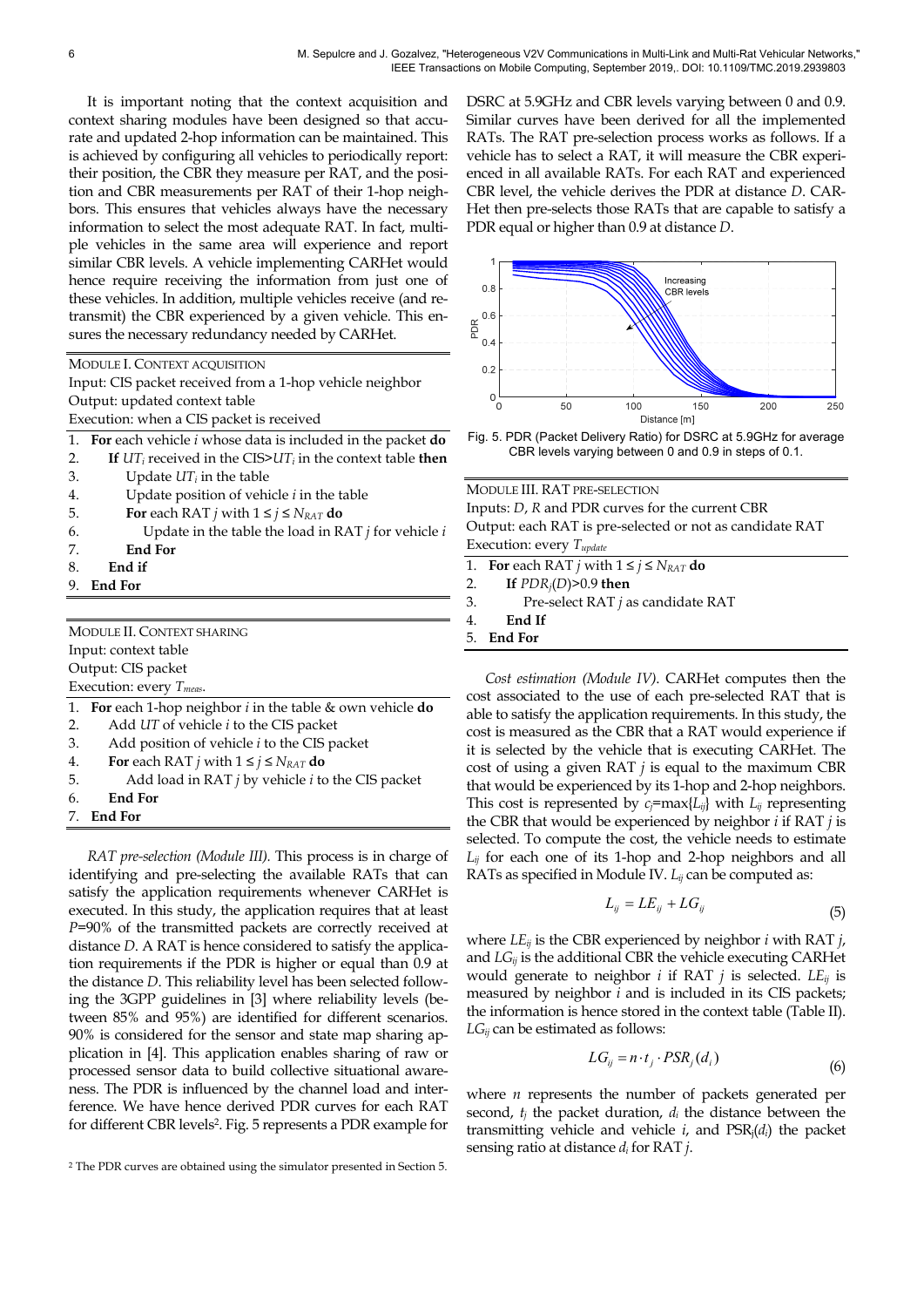| MODULE IV. COST ESTIMATION          |
|-------------------------------------|
| Inputs: D, R, context table and PSR |
| Output: $c_i$                       |
| Execution: every $T_{undate}$ .     |

| 1.  | For each RAT <i>j</i> with $1 \le j \le N_{RAT}$ do           |  |  |  |
|-----|---------------------------------------------------------------|--|--|--|
| 2.  | If RAT $j$ was pre-selected in Module III then                |  |  |  |
| 3.  | Initialize the maximum channel load $c_i$ as 0                |  |  |  |
| 4.  | <b>For</b> each 1-hop and 2-hop vehicle neighbors <i>i</i> do |  |  |  |
| 5.  | Compute $LG_{ij}$ using equation (7)                          |  |  |  |
| 6.  | Extract $LE_{ii}$ from the context table                      |  |  |  |
| 7.  | Compute $L_{ij}$ using equation (6)                           |  |  |  |
| 8.  | If $L_{ij} > c_j$ then                                        |  |  |  |
| 9.  | Set $c_i$ equal to $L_{ii}$                                   |  |  |  |
| 10. | End If                                                        |  |  |  |
| 11. | <b>End For</b>                                                |  |  |  |
| 12. | Else                                                          |  |  |  |
| 13. | Set the maximum channel load $c_i$ as 100%                    |  |  |  |
| 14. | End if                                                        |  |  |  |
|     | <b>15. End For</b>                                            |  |  |  |

*RAT selection (Module V)*. The RAT selection process identifies the pre-selected RAT that minimizes the maximum channel load *cj*. The process computes then the difference between the maximum load experienced with the preselected RATs and with the one currently utilized by the vehicle executing CARHet. The RAT is only changed if this difference is higher than a threshold, α, to avoid RAT oscillations when the load improvement is minimal.

| MODULE V. RAT SELECTION                                     |  |  |  |
|-------------------------------------------------------------|--|--|--|
| Inputs: $c_j$ for each RAT                                  |  |  |  |
| Output: selected RAT                                        |  |  |  |
| Execution: every $T_{update}$ .                             |  |  |  |
| 1. Initialize $c$ as 100%                                   |  |  |  |
| 2. For each RAT <i>j</i> with $1 \le j \le N_{RAT}$ do      |  |  |  |
| 3.<br>If $c_i < c$ - $\alpha$ then                          |  |  |  |
| 4.<br>Set $c$ equal to $c_i$                                |  |  |  |
| 5.<br>Set RAT $j$ as the selected RAT for data transmission |  |  |  |
| 6.<br>End if                                                |  |  |  |
| 7. End For                                                  |  |  |  |

*Decision sharing*. Multiple vehicles can take the same decision (i.e. select the same RAT) if they execute CARHet around the same time. This circumstance could generate instability if all vehicles try to reduce the load of a certain RAT simultaneously. In this case, they could overload a different RAT, and require quickly changing the RAT again. To address this problem, CARHet requires vehicles changing their RAT to inform nearby vehicle by including the CIS flag in the next CIS packet they broadcast. CARHet propagates the CIS flag up to two hops (always attached to CIS packets) since we assume that the load generated by a vehicle affects vehicles up to two hops. All vehicles receiving this information (active CIS flag) postpone the RAT selection process by *Tmeas*. To do so, the variable *fl* is used in Fig. 4.

*CARHet triggering*. The RAT selection process is executed every *T* seconds in this study (proactive approach) using timer  $t_u$  (see Fig. 4). *T* is a random variable uniformly dis-

tributed between *Tupdate* and *Tupdate*· (*nchanges*+1). *Tupdate* is a constant parameter that is common to all vehicles. *nchanges* is the number of consecutive RAT changes performed by a vehicle. This randomization reduces the probability to produce an instable situation where multiple vehicles re-evaluate (and maybe change) their RAT nearly at the same time. This situation could still be produced if a CIS packet containing an active CIS flag is lost due to propagation or interference. To combat instabilities, the length of the randomization interval increases if the instability augments. This is the case because the interval is a function of *nchanges*.

## **5 SIMULATION SCENARIOS AND SETTINGS**

CARHet has been evaluated using VEINS (Vehicles in Network Simulation), an open source framework for vehicular network simulations that utilizes OMNeT++ and SUMO (Simulation of Urban MObility). A highway traffic scenario with 4 lanes (2 lanes per driving direction) has been simulated using mobility patterns generated by SUMO. Vehicles move at a maximum speed of 100km/h. Different traffic densities are simulated: 40, 80 and 120 veh/km. Each vehicle is equipped with 5 RATs (Table I) that can be simultaneously used: DSRC (IEEE 802.11p) operating at 5.9GHz, DSRC (IEEE 802.11p) operating at 700MHz, WiFi operating at 5.6GHz, WiFi operating at 2.4GHz, and an OFDM-like technology operating in the TVWS band at 460MHz. A vehicle can transmit data using one RAT and simultaneously receive information through all available RATs. These technologies have only been selected for the purpose of illustrating the potential of heterogeneous V2V communications in multilink and multi-RAT scenarios. The propagation conditions are modeled using the Winner+ B1 model previously described and that has been implemented in VEINS.

Two application scenarios have been simulated in this study. In both scenarios, vehicles periodically broadcast packets of 1024 bytes and the applications require to correctly receive 90% of the transmitted packets at *D*. In the first scenario, *D* is set equal to 40m, and all vehicles in the scenario transmit the same amount of information *R* bps. Simulations have been done for *R* equal to 0.5Mbps, 1Mbps and 1.5Mbps. These data rates are representative of connected and automated vehicular applications. For example, [4] establishes a 0.5Mbps data rate for the "Information sharing for partial/conditional automated driving" use case. This use case requires vehicles sharing detected objects with neighboring vehicles. In the second scenario, 50% of the vehicles are configured with *R*=1.5Mbps and *D*=40m, 25% of the vehicles with *R*=1.0Mbps and *D*=80m, and the remaining 25% of vehicles with *R*=0.5Mbps and *D*=120m. This scenario has been chosen to emulate cooperative perception or sensing applications where vehicles need to exchange more (or richer) sensor data (and therefore need higher throughput) with vehicles at shorter distances than with vehicles at large distances. Shorter distances entail higher risks, and hence a more accurate perception of the environment is required. Higher data rates allow exchanging more sensor data and hence build a more accurate view of the environment.

CARHet is compared in this study to a technique that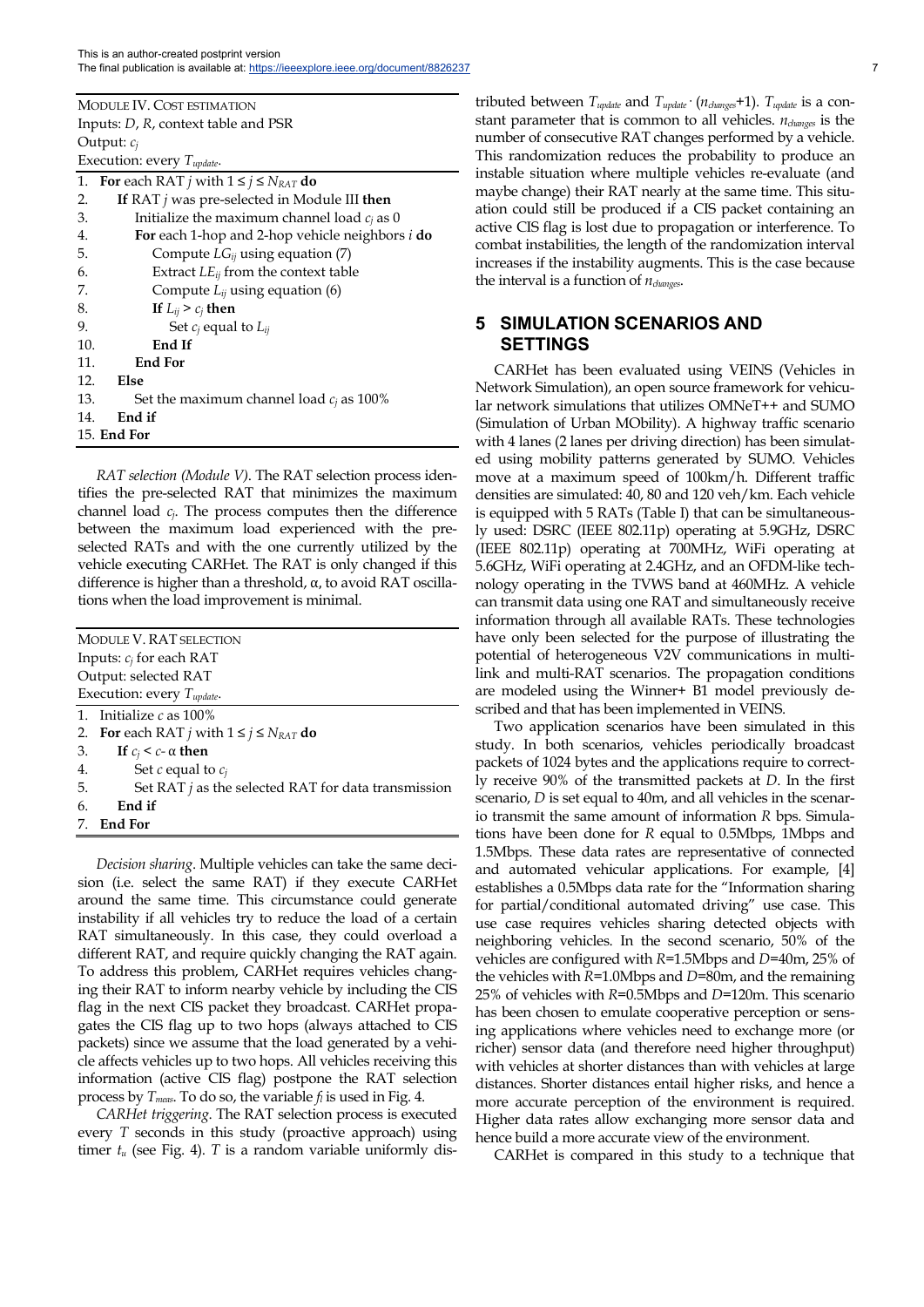randomly selects the RAT of each vehicle every *Tupdate* (to the authors' knowledge, no other reference schemes are available in the literature). Randomly selecting the RAT distributes the vehicles among the different technologies, has very low computational complexity, and does not require any signaling. The results are also compared to the case in which vehicles only utilize IEEE 802.11p at 5.9GHz in order to highlight the current limitations to support connected automated vehicles and the need for heterogeneous V2V communications. Table IV presents the main simulation parameters, including the configuration values of CARHet. Relatively low values for *Tmeas* and *Tupdate* have been selected so that CARHet can quickly react to changing communication context conditions. Larger values would reduce the frequency of RAT changes, but would also result in vehicles not using the best RAT for longer periods of time.

| TABLE IV. SIMULATION CONDITIONS |                                      |                         |  |
|---------------------------------|--------------------------------------|-------------------------|--|
|                                 | Parameter                            | Values                  |  |
|                                 | Highway length [km]                  | 3                       |  |
|                                 | Traffic density [veh/km]             | 40, 80, 120             |  |
| Scenario                        | Number of lanes                      | 4 (2 in each direction) |  |
|                                 | Maximum speed [km/h]                 | 100                     |  |
|                                 | Simulation time [s]                  | 250                     |  |
|                                 | $T_{meas}$ [s]                       | 0.2                     |  |
| <b>CARHet</b>                   | $T_{update}$ [s] and $T_{neigh}$ [s] |                         |  |
|                                 | α                                    | 5%                      |  |

## **6 EVALUATION**

Fig. 6 depicts the CBR and throughput experienced per vehicle when all vehicles use DSRC at 5.9GHz and have the same application requirements (transmit *R*=0.5Mbps and require that at least *P*=90% of the transmitted packets are correctly received within *D*=40m). The results are presented using box plots, which are widely used in descriptive statistics to graphically depict groups of numerical data. In each box plot, the top and bottom of the box are the 25th and 75th percentiles and therefore the distance between them is the interquartile range. The red horizontal line inside the box represents the median. The whiskers are lines extending above and below each box and represent the 5th and 95th percentiles. Fig. 6a highlights the saturation of IEEE 802.11p as the CBR exceeds the recommended value of 0.6 [28] for all traffic densities. These results are in line with the estimations in Fig. 3b that indicated that the maximum traffic density supported by IEEE 802.11p if all vehicles transmit 0.5Mbps is 35 veh/km. Fig. 6b shows that only for a traffic density of 40 veh/km, vehicles can satisfy throughput values around *R*=0.5Mbps at distances lower than *D*=40m. IEEE 802.11p cannot satisfy the application requirements if the traffic density or the value of *R* increase.

Fig. 7 and Fig. 8 plot the CBR and throughput, respectively, when all vehicles require *D*=40m and *R*=1.0Mbps, and randomly select the RAT or implement CARHet. Fig. 7a shows that a random (and hence uniform) distribution of vehicles between RATs results in a different channel load per RAT since each RAT has different communication parameters (Table I), in particular different bandwidth. This unequal distribution of the channel load among RATs results in a very different throughput per vehicle, with the differences increasing with the traffic density (Fig. 8a). This

results in that there is a significant percentage of vehicles that cannot satisfy the application requirements when they randomly select their RAT (Fig. 9). A vehicle is considered to be satisfied if its throughput is equal or higher than 0.9·*R* at distances equal and lower than *D*=40m.

Fig. 7b shows that CARHet is capable to balance the channel load among RATs despite their different characteristics. This is particularly noticeable when comparing the median of the CBR3. A more balanced channel usage among RATs results in significantly higher (and more homogeneous) throughput values per vehicle with CARHet (Fig. 8b) compared to the case in which vehicles randomly select their RAT (Fig. 8a). This results in a significantly higher percentage of vehicles satisfied when implementing CARHet compared to when randomly selecting the RAT (Fig. 9). A com-











Fig. 8. Throughput per vehicle when vehicles randomly select a RAT or implement CARHet when all vehicles require *R*=1.0Mbps and D=40m.

<sup>3</sup> Vehicles moving in opposite directions result in changes of the channel load over space and time. The variations increase as the bandwidth and data rate decrease (TVWS is the most affected RAT), which explains the box plot differences in Fig. 7b.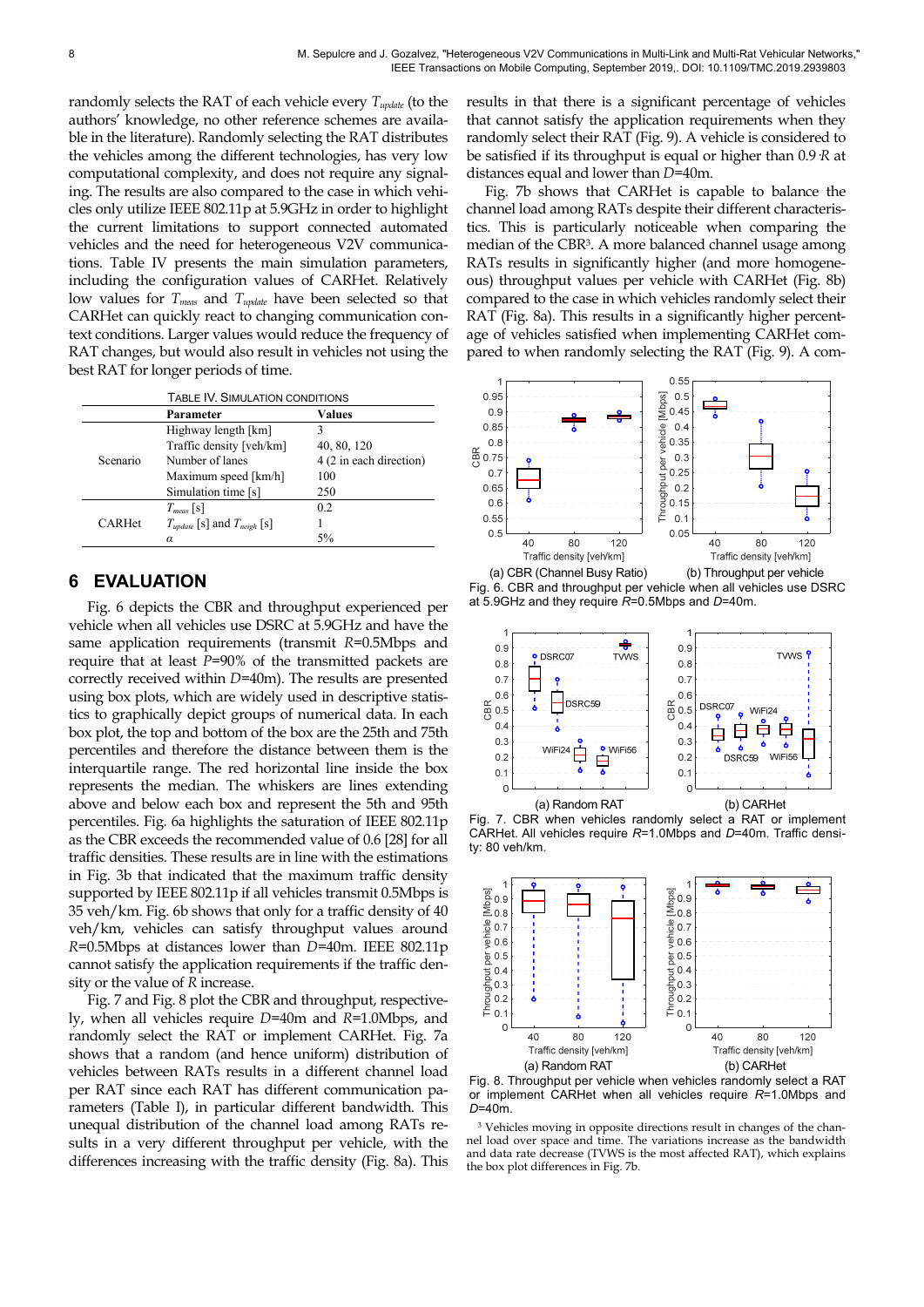parison of Fig. 9 and Fig. 3b shows that CARHet can approximate the maximum traffic densities estimated in Section 3. For example, Fig. 3b estimated the maximum traffic density for *R*=1.0Mbps to be equal to approximately 140veh/km. Fig. 9b shows that CARHet approaches this maximum capacity as it can satisfy approximately 90% of the vehicles when the traffic density is equal to 120veh/km. The maximum traffic density estimated for *R*=1.5Mbps was approximately 90veh/km (Fig. 3b). Fig. 9c shows that CARHet can satisfy more than 90% of vehicles for 80veh/km, but the percentage of vehicles satisfied decreases for 120veh/km.

The RAT selection algorithms (Random and CARHet) are executed by each vehicle every *Tupdate*=1s. This value was chosen so that the selection process can adequately follow relevant changes in the communication context conditions. Fig. 10 shows that CARHet guarantees a stable operation that prevents vehicles constantly changing the RAT if such change has little impact on the capacity to satisfy the application requirements. Fig. 10 depicts the time between RAT changes per vehicle (τ) when vehicles randomly select the RAT every *Tupdate* (Fig. 10a) and when they implement CAR-Het (Fig. 10b). With the random scheme, the probability that a vehicle changes its RAT is equal to 4/5. This is equivalent to approximately changing the RAT every 1.25s. CARHet significantly reduces the number of RAT changes per second per vehicle4 as vehicles tend to change the RAT every 50-80s on average (Fig. 10b). The results in Fig. 10b and Fig. 9 suggest that CARHet is capable to limit the RAT changes to those that have a positive impact on the capacity to satisfy





Fig. 10. Time between RAT changes per vehicle (τ) in seconds when all vehicles require  $R=1.0$ Mbps and  $D=40$ m.

4 RAT changes are executed at the vehicle level with no additional signaling required at the network level.

the application requirements.

The stability and convergence of CARHet is also illustrated with Fig. 11. The figure plots the time evolution of the CBR measured by a vehicle during 10 seconds. The vehicle has been randomly selected in the scenario. The Random algorithm (Fig. 11a) converges to a solution with unequal distribution of the channel load among RATs (also observed in Fig. 7a). On the other hand, CARHet (Fig. 11b) converges to a solution that is capable to balance the load among RATs (also observed in Fig. 7b). Fig. 11 also shows that CARHet converges to a stable solution. This is actually achieved even if during 10 seconds more than half of the neighbors of a vehicle change in the considered scenario5. We would like to highlight that the trends observed in Fig. 11 are maintained for different time windows and randomly selected vehicles. Fig. 11 is an example to illustrate the capacity of CARHet to converge to a stable solution. In fact, the solution reached by CARHet results in that each vehicle transmits using the RAT that minimizes the maximum channel load experienced by vehicles up to 2 hops. It should be noted that it is not possible to guarantee the same channel load for all RATs since the channel load depends on the propagation conditions, the characteristics and configuration of each RAT, and the mobility of vehicles. In fact, vehicles at different locations experience different channel load levels from the same transmitting vehicle. In addition, each RAT has a different bandwidth and transmission parameters. It is then difficult that a given number of vehicles using a given RAT generate exactly the same channel load that a different number of vehicles using another RAT. Finally, it should also be noted that the mobility of vehicles results in channel load variations even if all vehicles maintain their RAT selection and configuration.

The previous results were obtained when all the vehicles require the same *R* and *D*. Fig. 12 depicts the throughput per vehicle obtained when vehicles have different application requirements as detailed earlier in this section. In this case, 50% of the vehicles are configured with *R*=1.5Mbps and *D*=40m, 25% of the vehicles with *R*=1.0Mbps and *D*=80m, and the remaining 25% of the vehicles are configured with *R*=0.5Mbps and *D*=120m. Fig. 12a shows that a random selection of the RAT results in that a non-negligible percentage of vehicles experience a throughput significantly lower



Fig. 11. Time evolution of the CBR (Channel Busy Ratio) measured by a randomly selected vehicle. All vehicles in the scenario require *R*=1.0Mbps and *D*=40m. The traffic density is 120 veh/km.

5 Vehicles move at a maximum speed of 100km/h or 27.7m/s and travel in the two driving directions.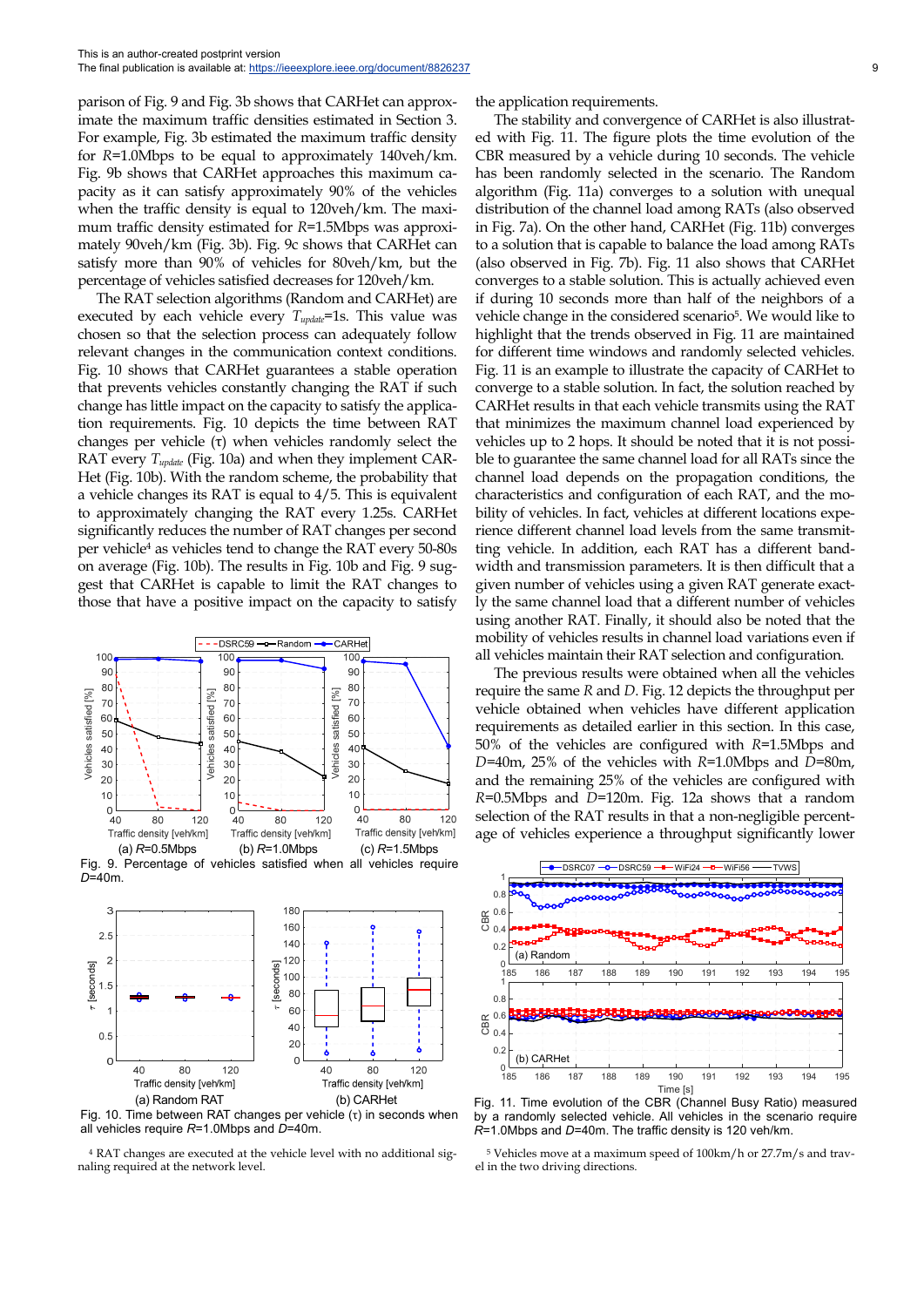than the throughput demanded by the application. In this scenario, this result is not only due to the fact that randomly selecting the RAT can overload certain channels, but also to the fact that not all RATs can satisfy the application requirements. The throughput performance depicted in Fig. 12a is at the origin of the low percentage of vehicles satisfied when randomly selecting the RAT, shown in Fig. 13. Fig. 13 shows that CARHet is capable to satisfy a significant percentage of vehicles also in the scenarios where vehicles have mixed application requirements. The higher satisfaction levels obtained with CARHet result from the fact that CAR-Het is capable to match vehicles with the RATs that are capable to satisfy their application requirements. This results in the higher average throughput values per vehicle experienced with CARHet and its lower throughput interquartile range (Fig. 12b). This low range indicates that CARHet provides similar QoS levels to the majority of vehicles.



Fig. 12. Throughput per vehicle when vehicles randomly select a RAT or implement CARHet. The throughput is shown as a function of the application requirements. The scenario considers mixed application requirements and a traffic density of 80veh/km.



Traffic density [veh/km]<br>Fig. 13. Percentage of vehicles satisfied when vehicles have mixed application requirements.

## **7 COMPUTATIONAL COST AND COMMUNICATION OVERHEAD**

This section analyzes the computational cost and communication overhead of CARHet, and hence its feasibility. Table V reports the number of CPU cycles needed to execute CARHet. The information is presented separately for each one of the CARHet modules detailed in Section 4. Each term in the sums corresponds to the number of cycles needed to execute each line of the modules' pseudo-code. The values shown in Table V correspond to upper bounds since they have been estimated considering that all the conditions evaluated in Module I to Module V are met, and hence the instructions inside the *for* or *if* loops are executed. The number of CPU cycles needed to execute CARHet depends on the number of RATs available at each vehicle  $(N<sub>RAT</sub>)$ , the number of vehicle neighbors at 1 hop (*N1*), and the number of vehicle neighbors at 2 hops (*N2*). It also depends on the *Tmeas* and *Tupdate* parameters since these parameters influence how often CARHet is executed and how often CIS packets are transmitted. The number of CPU cycles has been computed considering Intel CPU architectures [31]. In this case, the multiplication of two floating point numbers requires 5 CPU cycles, and their addition requires 3 cycles. Fig. 14 shows an example of the impact that executing CARHet will have on the CPU of a vehicle. The figure plots an upperbound of the amount of CPU usage (or percentage of the CPU's capacity) consumed by CARHet for different CPU speeds and number of neighbors. The figure has been derived considering  $N_{RAT}$ =5 and  $N_T$ = $N_2$ = $N$  (i.e. each vehicle has the same number of 1-hop and 2-hop neighbors). Fig. 14 shows that the CPU usage is less than 0.3%, which demonstrates the low computational requirements of CARHet.

| TABLE V. CARHET COMPUTATIONAL COST PER VEHICLE |
|------------------------------------------------|
|------------------------------------------------|

| Module                     | Execution<br>freq. (Hz) | <b>Number of CPU cycles</b>                                                                                                                                                                                                 |
|----------------------------|-------------------------|-----------------------------------------------------------------------------------------------------------------------------------------------------------------------------------------------------------------------------|
| I. Context<br>acquisition  | $N_l/T_{meas}$          | $2\cdot N_t + N_t + N_t + 2\cdot N_t + 2N_t\cdot N_{\text{part}} + N_t\cdot N_{\text{part}}$                                                                                                                                |
| II. Context<br>sharing     | $1/T_{meas}$            | $2 \cdot N_1 + N_1 + 2 \cdot N_1 + 2 \cdot N_1 \cdot N_{RAT} + N_1 \cdot N_{RAT}$                                                                                                                                           |
| III. RAT pre-<br>selection | $1/T_{update}$          | $2\cdot N_{\text{PAT}}+2\cdot N_{\text{PAT}}+N_{\text{RAT}}$                                                                                                                                                                |
| IV. Cost<br>estimation     | $1/T_{update}$          | $2\cdot N_{RAT} + N_{RAT} + N_{RAT} + 2\cdot N_{RAT} \cdot (N_I + N_2) +$<br>$11 \cdot N_{RAT} \cdot (N_1 + N_2) + N_{RAT} \cdot (N_1 + N_2) + 3 \cdot N_{RAT}$<br>$-(N_1 + N_2) + N_{RAT}(N_1 + N_2) + N_{RAT}(N_1 + N_2)$ |
| V. RAT<br>selection        | $1/T_{update}$          | $1 + 2 \cdot N_{\text{PAT}} + N_{\text{PAT}} + N_{\text{PAT}} + N_{\text{PAT}}$                                                                                                                                             |



Fig. 14. Upper-bound of CARHet's CPU usage for different processor speeds, and considering  $N_{RAT}=5$  and  $N_1=N_2=N$ .

CARHet requires vehicles to exchange context information using the CIS packets. These packets represent then CARHet's communication cost or overhead. To quantify this overhead, we need to take into account that each vehicle transmits a CIS packet every *Tmeas*. A vehicle includes in a CIS packet: 1) its position, 2) the channel load it has measured for each RAT and the timestamp of these measurements, and 3) the position of its 1-hop neighbors and their channel load measurements per RAT. The overhead *Ov* generated by CARHet can be estimated in bits per second as:

$$
O_v = N_{CS} \cdot s_{CS} \tag{7}
$$

where *N<sub>CIS</sub>* is the number of CIS packets received per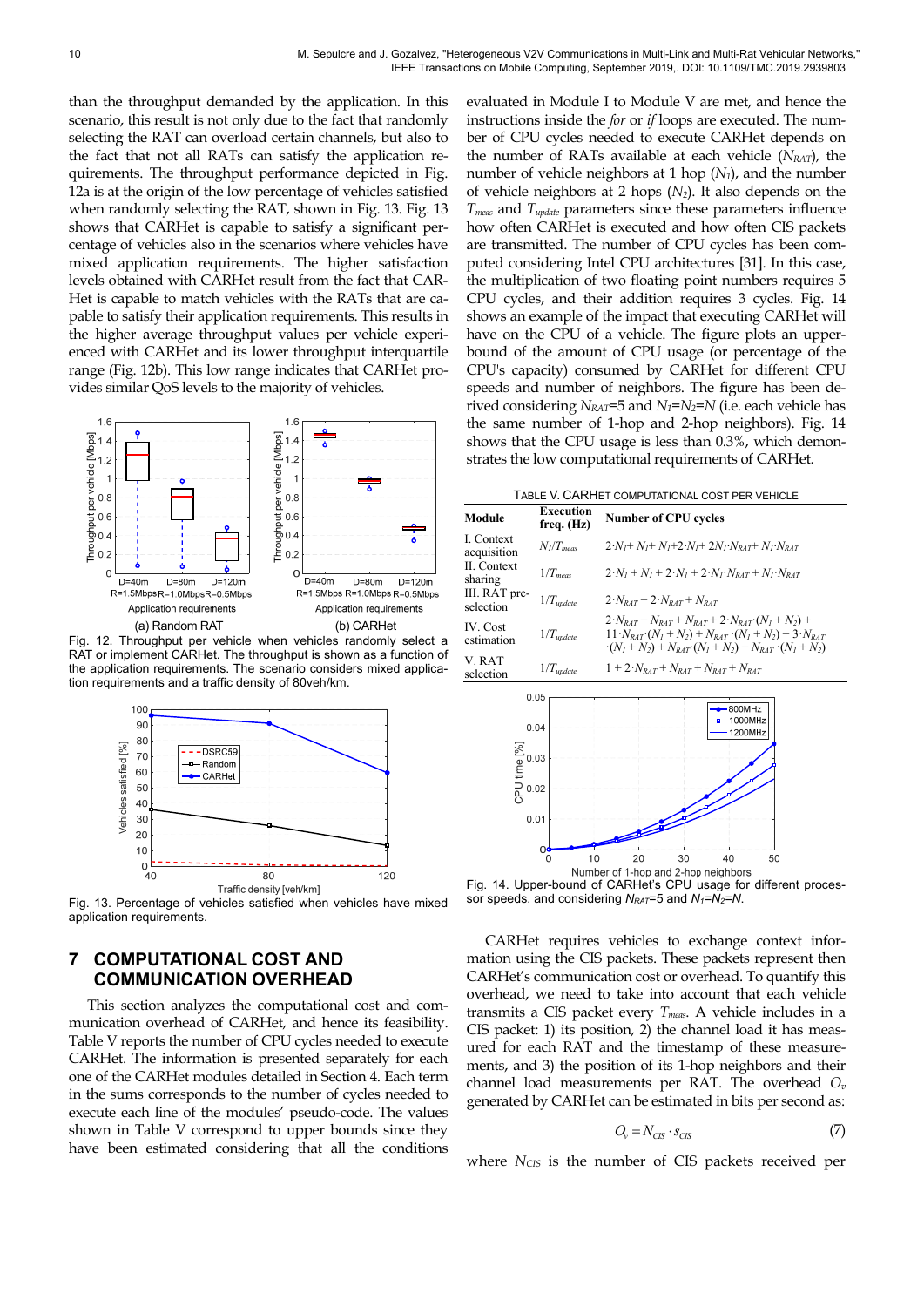second per vehicle, and *s<sub>CIS</sub>* represents the size in bits of a CIS packet. If we consider *N* 1-hop and 2-hop neighbors, *N<sub>CIS</sub>* can be upper-bounded by  $N_{CIS} = N/T_{meas}$  and  $s_{CIS}$  by:

$$
s_{\text{CIS}} = (s_r + s_{\text{Lat}} + s_{\text{Lon}} + N_{\text{RAT}} \cdot s_{\text{CBR}}) \cdot (N+1) \tag{8}
$$

where *sT*, *sLat*, *sLon* and *sCBR* represent the size in bits of the timestamp, latitude, longitude and CBR fields, respectively. We consider that the timestamp, latitude and longitude fields are encoded with 4 bytes each<sup>6</sup>, and each CBR value with 1 byte (there is one CBR value per RAT). Fig. 15 plots CARHet's overhead  $(O_v)$  as a function of the number of 1-hop and 2-hop neigbhors, *N*. The overhead is normalized by the sum of the bandwidth of all RATs (i.e. 66MHz, see Table I) so that it is expressed in  $b/s/Hz$ . Fig. 15 shows that the upper-bound of the overhead generated by CARHet (or its communication cost) is quite low, even for the highest number of neighbors7. This overhead is further reduced when  $T_{meas}$  increases. However, increasing *Tmeas* reduces the update rate of the context information, which can have an impact on CARHet's capacity to rapidly adapt to changing communication conditions.



Fig. 15. Upper-bound of CARHet's overhead (communication cost) considering *NRAT*=5 and *N1=N2=N*.

#### **8 CONCLUSIONS AND DISCUSSION**

A widespread deployment of connected vehicles and the introduction of connected automated driving applications will notably increase the bandwidth and scalability requirements of vehicular networks. This paper proposes to address this challenge by adopting heterogeneous networking for V2X communications in multi-link and multi-RAT vehicular scenarios. In particular, this paper proposes and evaluates CARHet, a novel context-aware heterogeneous V2V communications algorithm that allows each vehicle to autonomously and dynamically select its communication technology (or RAT) based on its application requirements and the communication context conditions observed by neighboring vehicles. To the author's knowledge, this is the first heterogeneous V2V communications algorithm proposed in the literature that is technology and application agnostic, and that allows each vehicle to autonomously and dynamically select the communications technology for its V2V transmissions. CARHet has been evaluated considering a given set of communications technologies for illustration purposes. However, it could well be extended to consider other RATs.

The conducted study has demonstrated that heterogeneous V2V communications can help address the bandwidth and scalability requirements that future vehicular networks will face. The study has also shown that CARHet is capable to adequately distribute the load among RATs, and ensure high and homogenous QoS levels across the network with a low computational and communication cost. As a result, CARHet can satisfy the application requirements for a large percentage of vehicles while approximating the estimated upper bound of the network capacity.

CARHet is a first proposal towards the design of future heterogeneous V2V solutions, with still many contributions to be expected from the community. For example, heterogeneous V2V algorithms can be designed with other objectives in mind (e.g. reliability rather than scalability), and hence with different performance and cost functions. Solutions will need to be proposed for scenarios in which all vehicles do not have the same RATs<sup>8</sup>. This paper has evaluated a proactive implementation of CARHet where the RAT selection process is triggered periodically. However, reactive or hybrid implementations would also be possible, which could reduce the number of RAT changes by limiting them to situations in which the communication conditions change.

#### **ACKNOWLEDGMENT**

The authors acknowledge the support of the Spanish Ministry of Economy and Competitiveness and FEDER funds (projects TEC2014-57146-R and TEC2017-88612-R).

#### **REFERENCES**

- [1] J. E. Siegel et al., "A Survey of the Connected Vehicle Landscape— Architectures, Enabling Technologies, Applications, and Development Areas", *IEEE Trans. Intell. Transp. Syst*, vol. 19, no. 8, pp. 2391- 2406, 2018.
- [2] 5G-PPP, "5G Automotive Vision", White Paper on Automotive Vertical Sector, Oct. 2015. Online: https://5g-ppp.eu/white-papers/
- [3] 3GPP, "Technical Specification Group Services and System Aspects; Study on LTE support for Vehicle to Everything (V2X) services (Release 14)", *3GPP TR 22.885 V14.0.0*, Dec. 2015.
- 3GPP, "Technical Specification Group Services and System Aspects; Study on enhancement of 3GPP Support for 5G V2X Services (Release 15)", *3GPP TR 22.886 V15.3.0*, Sept. 2017.
- [5] A. Ahmed et al., "Enabling Vertical Handover Decisions in Heterogeneous Wireless Networks: A State-of-the-Art and A Classification", *IEEE Commun. Surveys Tuts.*, vol. 16, no. 2, pp. 776-811, 2Q 2014.
- [6] ISO/TC 204 Intelligent transport systems, "Intelligent transport systems - Communications access for land mobiles (CALM) - Architecture", ISO 21217, 2014.
- [7] ETSI TC ITS, "Intelligent Transport Systems (ITS); Communications Architecture", *ETSI EN 302 665 V1.1.1*, 2010.
- [8] ETSI TC ITS, "Intelligent Transport Systems (ITS); Prestandardization study on ITS architecture; Part 1: Architecture for communications among ITS stations with multiple access layer technologies", ETSI TR 103 576-1 V0.0.1, 2018.
- [9] ETSI TC ITS, "Intelligent Transport Systems (ITS); Prestandardization study on ITS architecture; Part 2: Interoperability among heterogeneous ITS systems and backward compatibility", ETSI TR 103 576-2 V0.0.1, 2018.

<sup>6</sup> In line with corresponding data elements in ETSI V2X messages.

<sup>7 50</sup> neighbors is the average number of neighbors observed for the highest traffic density simulated in this study (120 veh/km).

<sup>8</sup> Similar challenges can be foreseen once first V2X technologies are deployed (e.g. DSRC based on IEEE 802.11p) and new V2X standards (e.g. 5G V2X) are proposed for increasing the communications capabilities and enable additional functionality. In this case, new vehicles will have more V2X technologies on board than older vehicles.